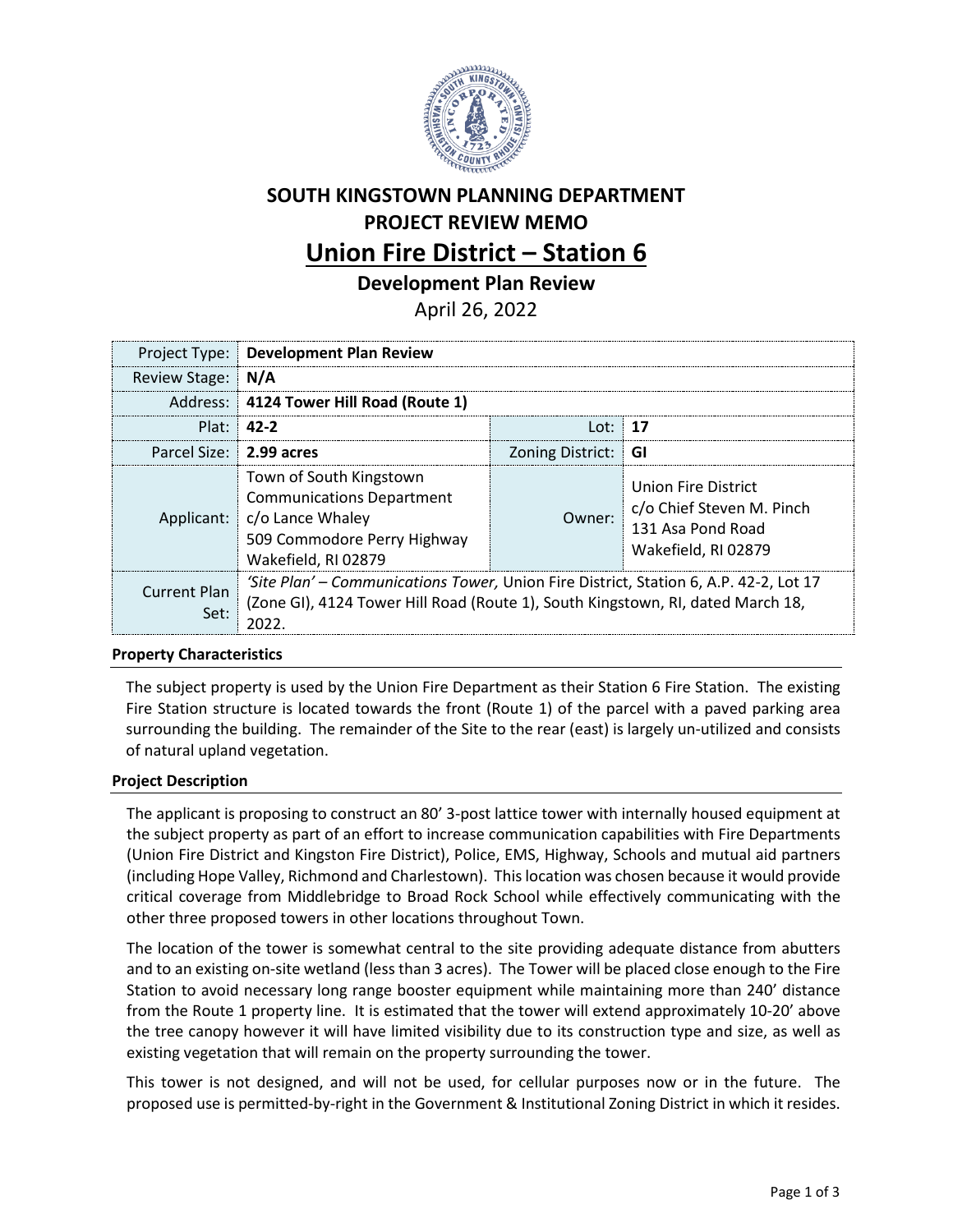#### **Decision Deadline**

Pursuant to the Zoning Ordinance and Subdivision and Land Development Regulations, there is no deadline for Planning Board decisions on Development Plan Review applications.

#### **Regulatory Considerations**

### *Zoning Ordinance – Article 5, Sec. 508: Cellular communications facilities*

Despite the fact that this tower is not a cellular communication facility, the Zoning Official is applying the following standard outlined in Section 508.5.B (General Requirements) to this application:

*"A cellular communications tower shall be set back from all property lines a minimum of one (1) foot for each one (1) foot of tower height."*

The proposed 80' tower complies with this requirement and is located 81' from the tower's pad to the northern property boundary and 80' from the tower's pad to the southern property boundary.

#### **Review to Date**

April 13, 2022 - TRC Review of the Development Plan

Upon review and discussion with the applicant the TRC made a favorable recommendation of the application with no conditions or further development suggestions.

#### **Required Findings**

As a reminder, in accordance with Article IV.F(3) of the Subdivision & Land Development Regulations, prior to granting Development Plan Review approval the Planning Board shall find that:

- a) The granting of approval will not result in conditions inimical to the public health, safety, and welfare;
- b) The granting of such approval will not substantially or permanently injure the appropriate use of the property in the surrounding area or zoning district;
- c) The plans for such project comply with all the requirements of the Zoning Ordinance and the Subdivision & Land Development Regulations;
- d) The plans for such project are consistent with the Comprehensive Plan; and,
- e) Any conditions or restrictions that are necessary to ensure that these guidelines have been met have been incorporated into the written approval.

#### **Draft Motion**

"The South Kingstown Planning Board hereby grants advisory Development Plan approval to the Town of South Kingstown Communications Department for the proposed construction of an 80' communication tower on Assessor's Plat 42-2, Lot 17, located at 4124 Tower Hill Road, Town of South Kingstown Communications Department, *applicant*, Union Fire District, *owner*. This Development Plan approval is based upon plans entitled *'Site Plan' – Communications Tower,* Union Fire District, Station 6, A.P. 42-2, Lot 17 (Zone GI), 4124 Tower Hill Road (Route 1), South Kingstown, RI, dated March 18, 2022.

This approval is based upon the following Findings of Fact and Conditions of Approval:

#### **Findings of Fact**

1. The granting of approval will not result in conditions inimical to the public health, safety, and welfare.